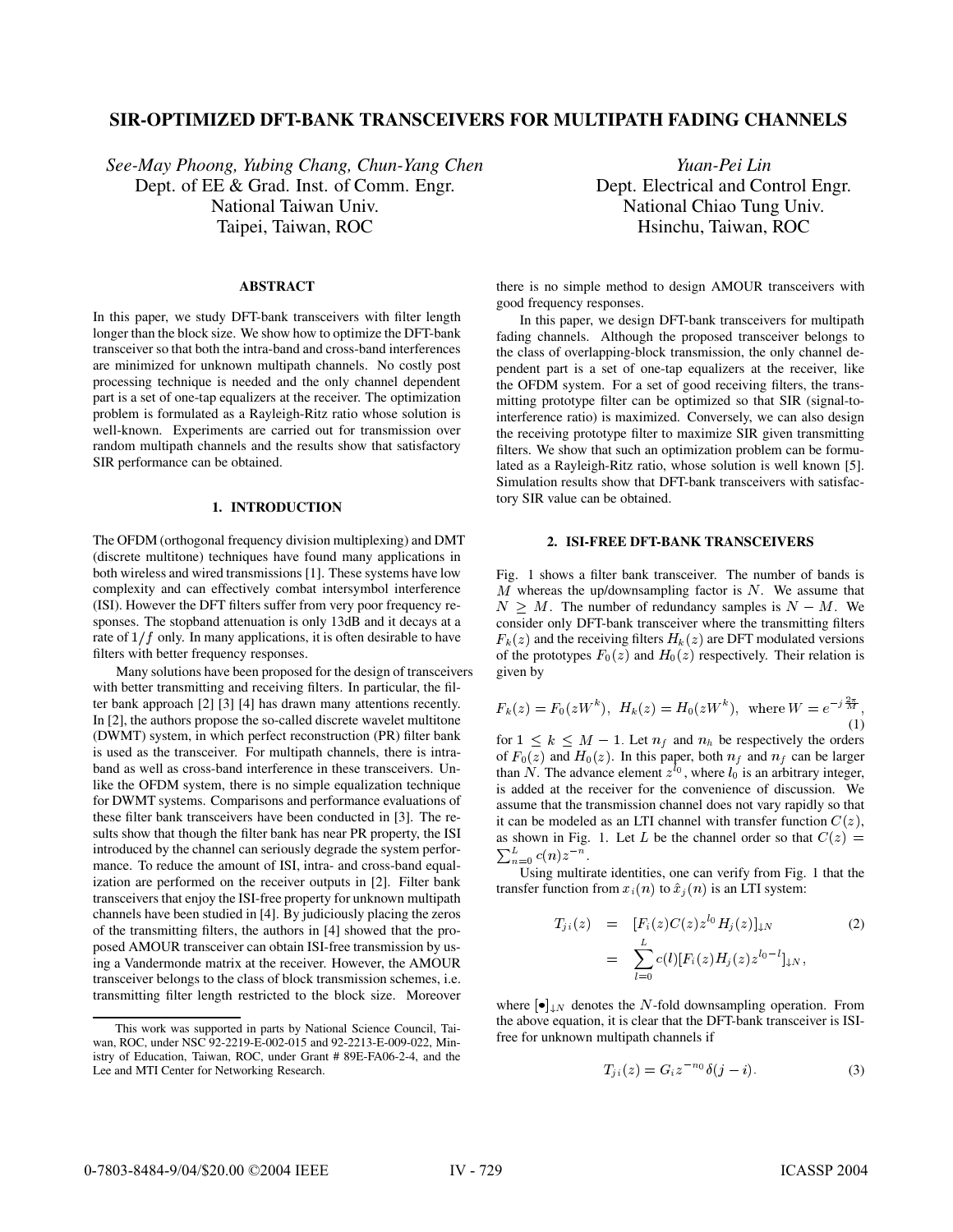

Figure 1: A filter bank transceiver.

Because  $l_0$  is an arbitrary integer, we can assume  $n_0 = 0$  without any loss of generality. In this paper, we set  $n_0 = 0$ . From (2) and (3), one can immediately conclude that *interchanging the roles of transmitting and receiving filters does not change the ISI-free property.* Define the sequences  $\alpha_{i,l}(n)$  and  $\beta_{i,j,l}(n)$  as:

$$
\[F_i(z)H_j(z)z^{l_0-l}\]_{\downarrow N} = \begin{cases} \alpha_{i,l}(0) + \sum_{n,n \neq 0} \alpha_{i,l}(n)z^{-n} & i = j, \\ \sum_n \beta_{i,j,l}(n)z^{-n} & i \neq j, \end{cases} \tag{4}
$$

for  $0 \le i, j \le M - 1$  and  $0 \le l \le L$ . Note that  $\beta_{i,j,l}(n)$  is not defined for  $i \neq j$ . For convenience, we define

 $\beta_{i,i,l}(n) = 0$ , for all i, l, n.

Using these sequences, the ISI-free condition can be rewritten as

$$
\alpha_{i,\,l}(n)=\alpha_{i,\,l}(0)\delta(n),\;\;\beta_{i,\,j,\,l}(n)=0\;\mathrm{for\;all}\;i,\,j,\,l,\,n.
$$

Whenever we have  $\alpha_{i,l}(n) \neq 0$  for  $n \neq 0$  or  $\beta_{i,j,l}(n) \neq 0$ , then  $\alpha_{i,l}(n)$  and  $\beta_{i,j,l}(n)$  contribute respectively to the intra-band and the cross-band intersymbol interference.

Recall that the transmitting and receiving filters are DFT modulated versions of prototype filters. Using this fact, one can show the following lemma (see [6] for a proof).

**Lemma 1** *For DFT modulated filter bank transceivers with filters* defined in (1), the sequences  $\alpha_{i,l}(n)$  and  $\beta_{i,j,l}(n)$  defined in (4) *satisfy*

$$
\alpha_{i,l}(n) = W^{-i(l_0-l+n)} \alpha_{0,l}(n) \n\beta_{i,j,l}(n) = W^{-i(l_0-l+n)} \beta_{0,((j-i))_M,l}(n),
$$

where  $((j - i))_M$  represents  $(j - i)$  modulo M.

Using Lemma 1, the ISI-free condition can be further simplified as:

$$
\alpha_{0,l}(n) = \alpha_{0,l}(0)\delta(n), \ \beta_{0,j,l}(n) = 0, \text{ for all } j, l, n. \quad (5)
$$

When the transceiver achieves the ISI-free condition, any frequency selective channel  $c(n)$  with order  $\leq L$  is converted into a set of M parallel frequency nonselective subchannels. The gain of the *i*th subchannel is given by

$$
G_i = \sum_{l=0}^{L} c(l) \alpha_{i,l}(0) = W^{-il_0} \sum_{l=0}^{L} \alpha_{0,l}(0) W^{il} c(l).
$$

Note that  $\alpha_{0,l}(n)$  and  $\beta_{0,j,l}(n)$  are functions of the prototype filters  $h_0(n)$  and  $f_0(n)$ . Using (4), one can write

$$
\left[\begin{array}{c} \alpha_{0,0}(n) \\ \alpha_{0,1}(n) \\ \vdots \\ \alpha_{0,L}(n) \end{array}\right] = \mathbf{A}(n) \left[\begin{array}{c} f_0(0) \\ f_0(1) \\ \vdots \\ f_0(n_f) \end{array}\right]
$$

$$
\left[\begin{array}{c} \beta_{0,j,0}(n) \\ \beta_{0,j,1}(n) \\ \vdots \\ \beta_{0,j,L}(n) \end{array}\right] = \mathbf{B}_j(n) \left[\begin{array}{c} f_0(0) \\ f_0(1) \\ \vdots \\ f_0(n_f) \end{array}\right],
$$

 $i = j$ , entries consist of the impulse response  $h_0(n)$ . The exact forms  $i \neq j$ , of these matrices are given in the Appendix B of [6]. Define the where  $\mathbf{A}(n)$  and  $\mathbf{B}_j(n)$  are  $(L+1)$  by  $(n_f+1)$  matrices and their vectors

$$
\mathbf{f}_0 \triangleq \left[ \begin{array}{c} f_0(0) \\ f_0(1) \\ \vdots \\ f_0(n_f) \end{array} \right], \quad \boldsymbol{\alpha} \triangleq \left[ \begin{array}{c} \alpha_{0,0}(0) \\ \alpha_{0,1}(0) \\ \vdots \\ \alpha_{0,L}(0) \end{array} \right].
$$

Then the ISI-free conditions in (5) can be written as

$$
\mathbf{A}(n)\mathbf{f}_0 = \alpha \,\delta(n), \ \mathbf{B}_j(n)\mathbf{f}_0 = \mathbf{0}.\tag{6}
$$

### **3. DESIGN OF DFT-BANK TRANSCEIVERS**

In many applications, it is often desired to have transmitting filters or receiving filters with good frequency responses. Depending on applications, our design problem is either (1) given a good lowpass transmitting prototype filter  $F_0(z)$ , design the receiving prototype filter  $H_0(z)$  to achieve the ISI-free property or SIR maximization, or (2) given a good lowpass receiving prototype filter  $H_0(z)$ , design the transmitting prototype filter  $F_0(z)$  to achieve the ISI-free property or SIR maximization. As interchanging the roles of the transmitting and receiving filters does not affect the ISI-free property, Problem 1 can be easily formulated into Problem 2, and vice verse. In this paper, we will study Problem 2 only. Hence in the rest of the paper,  $H_0(z)$  is a predetermined good lowpass filter.

#### **3.1. Least-Squares Solution**

Recall the ISI-free condition given in (6). For a fixed  $H_0(z)$ , our goal is to design  $F_0(z)$  so that (6) is satisfied. One way to solve this problem is to use the least-squares method. One can write the conditions in (6) as a single matrix equation:

$$
\boldsymbol{\Psi}\,\mathbf{f}_0 = \left[\begin{array}{c}\boldsymbol{\alpha}\\ \boldsymbol{0}\end{array}\right].
$$

When the desired parameters  $\alpha$  are known, one can use the leastsquares method to solve the above linear equations and obtain

$$
\mathbf{f}_{0,LS} = (\mathbf{\Psi}^{\dagger} \mathbf{\Psi})^{-1} \mathbf{\Psi}^{\dagger} \left[ \begin{array}{c} \mathbf{\alpha} \\ \mathbf{0} \end{array} \right]. \tag{7}
$$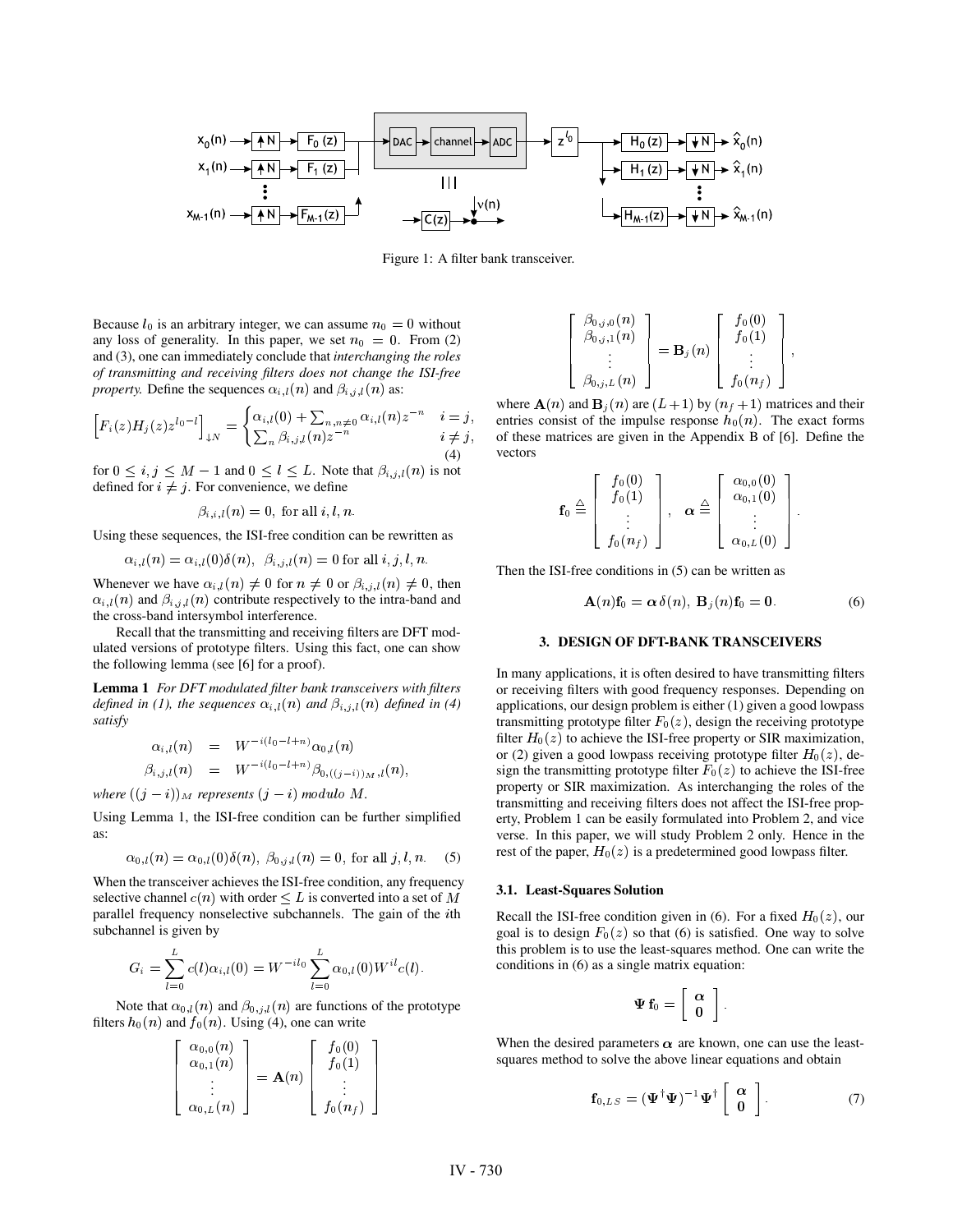In many applications, it is desired to have transceivers that maximize SIR. In this least-squares approach, the optimal  $\alpha_{0,l}(0)$  that maximizes SIR is not known.

### **3.2. SIR-Optimized Solution**

In the following derivation, we will assume that the input signals  $x_i(n)$  satisfy

$$
E\{x_i(n)x_j^*(m)\} = \mathcal{E}_x\delta(i-j)\delta(n-m),\tag{8}
$$

where  $\mathcal{E}_x$  is the symbol energy. This mild assumption can be satisfied by properly interleaving the input data. We will consider two cases: (i) known channel and (ii) multipath fading channel.

**Known Channels:** In this case, the impulse response  $c(n)$  is known. One can write the output of the  $j$ th subchannel as

$$
\hat{x}_j(n) = \left[ \sum_{l=0}^L \alpha_{j,l}(0)c(l) \right] x_j(n) + \sum_{l=0}^L c(l) \left[ \alpha_{j,l}(n) - \text{mot be } \text{missic } \text{taps } c \right]
$$
\n
$$
\alpha_{j,l}(0) \delta(n) \bigg] * x_j(n) + \sum_{i=0}^{M-1} \sum_{l=0}^L c(l) \beta_{i,j,l}(n) * x_i(n), \text{ variable}
$$

where  $*$  denotes convolution. The three summation terms on the right hand side are respectively the desired signal, the intra-band and cross-band intersymbol interferences. Using (8), one can express the signal and interference powers at the  $j$ th subchannel as

$$
P_{sig}(j) = \mathcal{E}_x \underbrace{\left| \sum_{l=0}^{L} \alpha_{j,l}(0) c(l) \right|^2}_{\phi_0(j)} \tag{9}
$$

$$
P_{isi}(j) = \mathcal{E}_x \Big( \underbrace{\sum_{n,n \neq 0} \Big| \sum_{l=0}^{L} \alpha_{j,l}(n) c(l) \Big|^2}_{\phi_1(j)} + \underbrace{\sum_{i,n} \Big| \sum_{l=0}^{L} \beta_{i,j,l}(n) c(l) \Big|^2}_{\phi_2(j)} \Big). \qquad \bar{P}_i
$$
\n(10)

The SIR expression is given by

$$
SIR_c = \frac{\sum_{j=0}^{M-1} \phi_0(j)}{\sum_{j=0}^{M-1} \phi_1(j) + \sum_{j=0}^{M-1} \phi_2(j)},
$$

Using the results in Lemma 1, we can write

$$
\sum_{j=0}^{M-1} \phi_0(j) = \sum_{j=0}^{M-1} \Big| \sum_{l=0}^{L} W^{jl} \alpha_{0,l}(0) c(l) \Big|^2 = \Big\| \mathbf{W}_{L+1} \mathbf{D}_c \alpha \Big\|^2,
$$

where  $\|\mathbf{v}\|$  denotes the 2-norm of **v**. The diagonal matrix  $\mathbf{D}_c =$  $diag[c(0) \ c(1) \ \ldots \ c(L)]$  and  $W_{L+1}$  is the M by  $(L + 1)$  matrix formed by the first  $(L + 1)$  columns of the DFT matrix **W**. Substituting  $\alpha = A(0) \mathbf{f}_0$  into the above equation, we get

$$
\sum_{j=0}^{M-1} \phi_0(j) = \mathbf{f}_0^{\dagger} \left( \underbrace{\mathbf{A}^{\dagger}(0) \, \mathbf{D}_c^{\dagger} \mathbf{W}_{L+1}^{\dagger} \mathbf{W}_{L+1} \mathbf{D}_c \mathbf{A}(0)}_{\mathbf{Q}_0} \right) \mathbf{f}_0.
$$

Similarly it can be verified that we can write

$$
\sum_{j=0}^{M-1}\phi_1(j) = \mathbf{f}_0^{\dagger}\mathbf{Q}_1\mathbf{f}_0 \quad \sum_{j=0}^{M-1}\phi_2(j) = \mathbf{f}_0^{\dagger}\mathbf{Q}_2\mathbf{f}_0,
$$

where

$$
\begin{array}{rcl}\n\mathbf{Q}_1 &=& \sum_{n,n\neq 0} \mathbf{A}^\dagger(n) \, \mathbf{D}_c^\dagger \mathbf{W}_{L+1}^\dagger \mathbf{W}_{L+1} \mathbf{D}_c \mathbf{A}(n) \\
\mathbf{Q}_2 &=& \sum_{n} \sum_{j=1}^{M-1} \mathbf{B}_j^\dagger(n) \, \mathbf{D}_c^\dagger \mathbf{W}_{L+1}^\dagger \mathbf{W}_{L+1} \mathbf{D}_c \mathbf{B}_j(n).\n\end{array}
$$

Using these results, we can write  $SIR$  as

$$
SIR_c=\frac{\mathbf{f}_0^\dagger \mathbf{Q}_0 \mathbf{f}_0}{\mathbf{f}_0^\dagger (\mathbf{Q}_1 + \mathbf{Q}_2) \mathbf{f}_0}.
$$

Since  $Q_i$  is positive definite (except for some rare cases), the above Since  $\mathbf{Q}_i$  is positive definite (except for some rare cases), the above<br>SIR expression is a Rayleigh-Ritz ratio [5]. The optimal  $\mathbf{f}_0$  can be <sup>o</sup> can be found by solving an eigen problem.

variables that satisfy **Multipath Fading Channels:** In many applications,  $c(n)$  might not be available and we may have only the statistics of the transmission channels. Consider multipath fading channels with  $(L+1)$ taps  $c(l)$  for  $0 \le l \le L$ . Assume that  $c(l)$  are complex random

$$
E\{c(l)\} = 0, \quad E\{c(l)c^*(l-k)\} = \sigma_l^2 \delta(k),
$$

for  $0 \leq l \leq L$ . In this case, we consider average powers. Taking the expectation of (9) and (10) with respect to  $c(l)$  and using Lemma 1 to simplify the results, we get

$$
\bar{P}_{sig}(j) = \mathcal{E}_{x} \underbrace{\sum_{l=0}^{L} |\alpha_{0,l}(0)|^{2} \sigma_{l}^{2}}_{\zeta_{0}(j)}
$$
\n
$$
\sum_{n,n \neq 0} \sum_{l=0}^{L} |\alpha_{0,l}(n)|^{2} \sigma_{l}^{2} + \underbrace{\sum_{i,n} \sum_{l=0}^{L} |\beta_{0,i,l}(n)|^{2} \sigma_{l}^{2}}_{\zeta_{2}(j)}.
$$

The average SIR is therefore given by

$$
\overline{SIR} = \frac{\sum_{j=0}^{M-1} \zeta_0(j)}{\sum_{j=0}^{M-1} \zeta_1(j) + \sum_{j=0}^{M-1} \zeta_2(j)}.
$$

Similar to the previous case, one can verify that

$$
\sum_{j=0}^{M-1} \zeta_0(j) = \mathbf{f}_0^{\dagger} \mathbf{A}^{\dagger}(0) \mathbf{D}_{\sigma} \mathbf{A}(0) \mathbf{f}_0
$$

$$
\sum_{j=0}^{M-1} \zeta_1(j) = \mathbf{f}_0^{\dagger} \Big( \sum_{n,n \neq 0} \mathbf{A}^{\dagger}(n) \mathbf{D}_{\sigma} \mathbf{A}(n) \Big) \mathbf{f}_0
$$

$$
\sum_{j=0}^{M-1} \zeta_2(j) = \mathbf{f}_0^{\dagger} \Big( \sum_{n} \sum_{i=1}^{M-1} \mathbf{B}_i^{\dagger}(n) \mathbf{D}_{\sigma} \mathbf{B}_i(n) \Big) \mathbf{f}_0,
$$

where  $\mathbf{D}_{\sigma}$  is the diagonal matrix  $diag[\sigma_0^2 \sigma_1^2 \dots \sigma_L^2]$ . From the above expressions, one can clearly see that the average SIR can where  $\mathbf{D}_{\sigma}$  is the diagonal matrix  $diag[\sigma_0^2 \sigma_1^2 \dots \sigma_L^2]$ . From the above expressions, one can clearly see that the average SIR can also be formulated into a Rayleigh-Ritz ratio. The optimal  $\mathbf{f}_0$  can  $_0$  can be obtained by solving a corresponding eigen problem. When no channel information is available, the channel is often modeled as iid channels. In this case, the results can be obtained by setting  $\sigma_i = 1$  and the transceiver becomes channel independent.